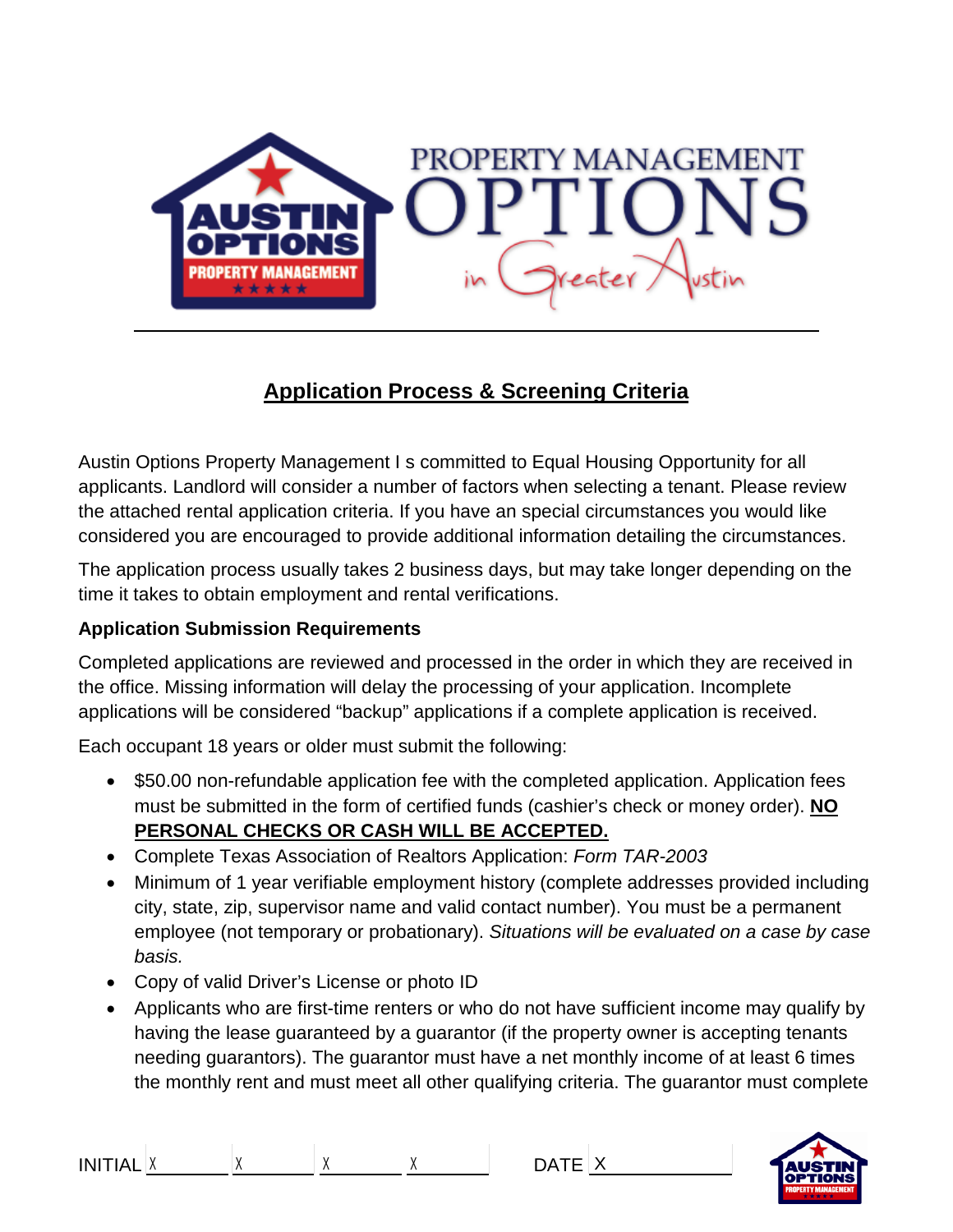and sign a lease guaranty agreement. *The lease may be guaranteed only by a relative.*

• Pictures of pet(s), if applicable. If the property owner is accepting pets at the property please review Austin Options Property management "Pet Policy". Pet deposits listen on "Pet Policy" are minimum deposits. Property owner has final approval/denial of pets allowed at property and total amount of deposit required. Additional liability insurance naming the property owner as an interested party or co-insured may be required for tenants with pets.

If approved you will then have 1 business day to turn in the Security Deposit, in certified funds, to hold the property. Then you will have 1 business day, after receipt of leasing contract, to execute and return all lease documents. The property will remain on the rental market until these conditions are met.

## **Leasing Criteria**

#### **Income Verification**

- 1. Applicants' **NET INCOME** must be 3 times the monthly rent. If guarantor is needed they must make 6 times the monthly rent with their **NET INCOME**.
	- a. Applicants must have **verifiable monthly income**. To obtain this applicant must provide contact information for the HR Department, name of department head or direct supervisor, and the main business telephone number. Employment history should reflect minimum of 6 months with current employer in Austin area, verification of transfer with current employer, OR a copy of a signed and accepted Employment Offer Letter.
		- i. *Child Support is only considered if proof of monthly payments is at least 12 months consecutively*.
	- b. **Self-Employed applicants** must provide last 2 year's Tax Return. If this applies to you, please include the documents when submitting the application.
	- c. **Unemployed applicants** or those who simply cannot provide proof of income, could be denied unless you have a Guarantor or have the funds to pay the rent in advance in whole or part and are verifiable *(To be Determined).*
- 2. Married couples, domestic partnerships, or family members of the same family may combine incomes. Roommates must qualify separately or have their situation evaluated on a case by case basis.

#### **Rental History**

- 1. Applicants are responsible for providing information including the names, addresses, and phone numbers of Landlords with dates of tenancy for the previous 2 or more years.
- 2. If you are a homeowner, we will verify ownership and payment history through your credit report and/or tax appraiser.

INITIAL  $X$   $X$   $X$   $\longrightarrow$  DATE  $X$ 

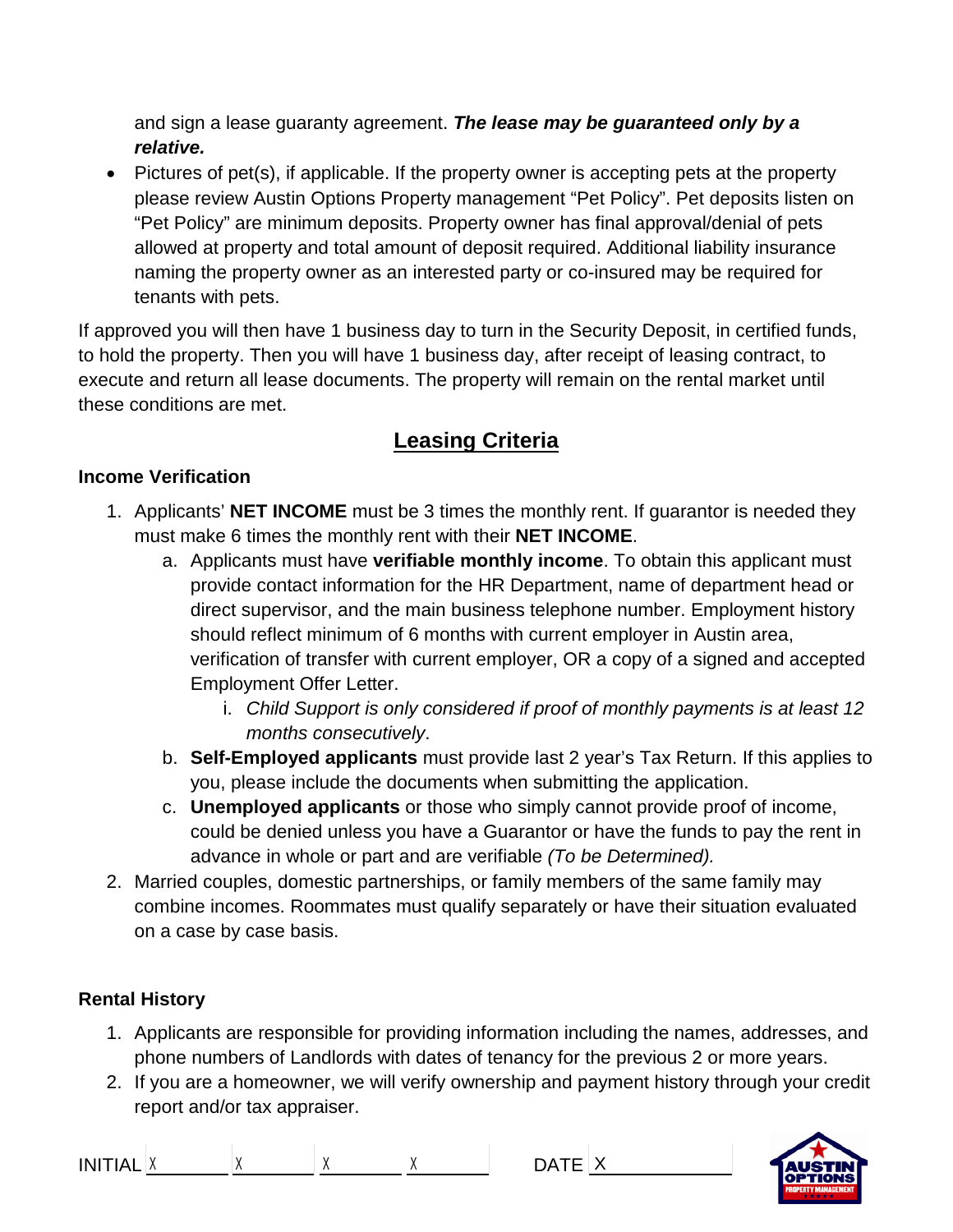- a. Mortgage payment history will be considered if you owned rather than rented your residence during the previous 2 years.
- 3. Applicants cannot have forcible detainers (evictions). For any special circumstances, please provide a letter of explanation.
- 4. No history of any damage to previous residences or an outstanding balance due to previous landlords.
- 5. A history of late payments, insufficient funds, lease violations, or legal notices served for non-compliance may result in denial of application.
- 6. If any history comes back in a negative way, you may be declined, or we may require you to pay additional monies in advance.

#### **Credit Requirements**

Austin Options Property Management works with all applicants on a case by case basis with regard to credit.

- 1. A minimum credit score of 550 will be considered for processing.
	- a. Scores below 550 may be considered with the understanding that an additional security deposit will be required.
- 2. Any outstanding uncollected debts to a property manager or prior landlord can result in denial.
- 3. Evidence of past due child support may result in denial of your application.
- 4. If you have a bankruptcy or a foreclosure in the last 2 years, we may ask that you pay the last month's rent in advance or an increased amount of Security Deposit.
- 5. Some Landlords will deny applications based on poor Credit History.
	- a. If your score is below 600 you may be denied.
- 6. Additional factors for potential denial of application may include judgments, collections/charge-off, and past due auto payments. Please provide a letter of explanation for circumstances.

### **Criminal Background Check**

- 1. A criminal background check will be researched against all applicants applying for a property age 18 or older
- 2. If you were Convicted of a crime and served recent (*within 7 years of the release date*) Jail Time for the Crime you can be denied tenancy if the crime affects residents/neighbor safety and/or property.
- 3. If you are currently under pending litigation for a crime, you can be denied.
- 4. Any undisclosed convictions will be grounds for immediate denial of your application. Any felony or serious misdemeanor conviction involving violent crimes, domestic violence, and/or possession of controlled narcotics may be grounds for denial of applications.